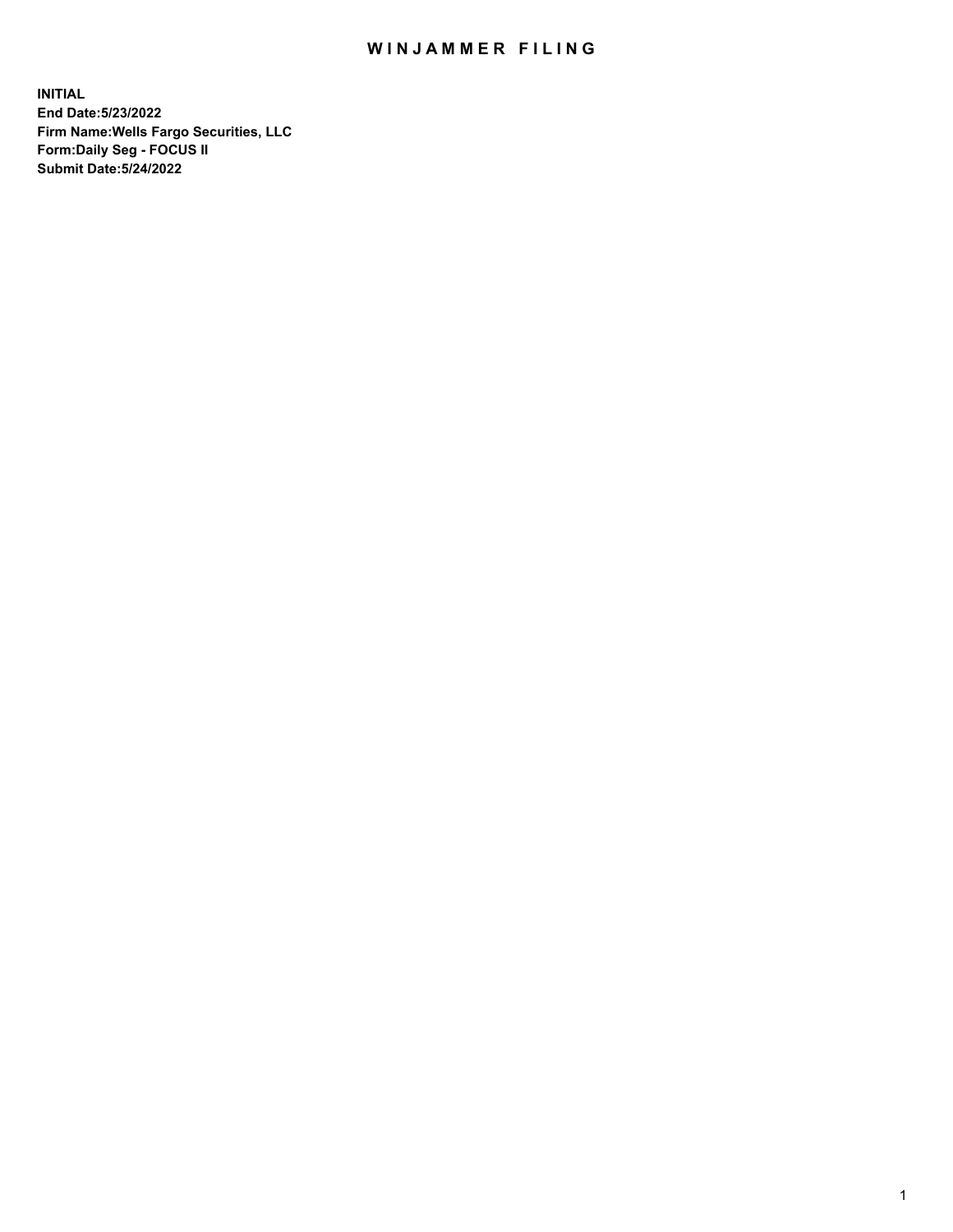**INITIAL End Date:5/23/2022 Firm Name:Wells Fargo Securities, LLC Form:Daily Seg - FOCUS II Submit Date:5/24/2022 Daily Segregation - Cover Page**

| Name of Company                                                                                                                                                                                                                                                                                                                | <b>Wells Fargo Securities LLC</b>                          |
|--------------------------------------------------------------------------------------------------------------------------------------------------------------------------------------------------------------------------------------------------------------------------------------------------------------------------------|------------------------------------------------------------|
| <b>Contact Name</b>                                                                                                                                                                                                                                                                                                            | <b>James Gnall</b>                                         |
| <b>Contact Phone Number</b>                                                                                                                                                                                                                                                                                                    | 917-699-6822                                               |
| <b>Contact Email Address</b>                                                                                                                                                                                                                                                                                                   | james.w.gnall@wellsfargo.com                               |
| FCM's Customer Segregated Funds Residual Interest Target (choose one):<br>a. Minimum dollar amount: ; or<br>b. Minimum percentage of customer segregated funds required:% ; or<br>c. Dollar amount range between: and; or<br>d. Percentage range of customer segregated funds required between:% and%.                         | 105,000,000<br><u>0</u><br>0 <sub>0</sub><br>00            |
| FCM's Customer Secured Amount Funds Residual Interest Target (choose one):<br>a. Minimum dollar amount: ; or<br>b. Minimum percentage of customer secured funds required:%; or<br>c. Dollar amount range between: and; or<br>d. Percentage range of customer secured funds required between:% and%.                            | 30,000,000<br><u>0</u><br>0 <sub>0</sub><br>0 <sub>0</sub> |
| FCM's Cleared Swaps Customer Collateral Residual Interest Target (choose one):<br>a. Minimum dollar amount: ; or<br>b. Minimum percentage of cleared swaps customer collateral required:% ; or<br>c. Dollar amount range between: and; or<br>d. Percentage range of cleared swaps customer collateral required between:% and%. | 355,000,000<br><u>0</u><br>00<br>00                        |

Attach supporting documents CH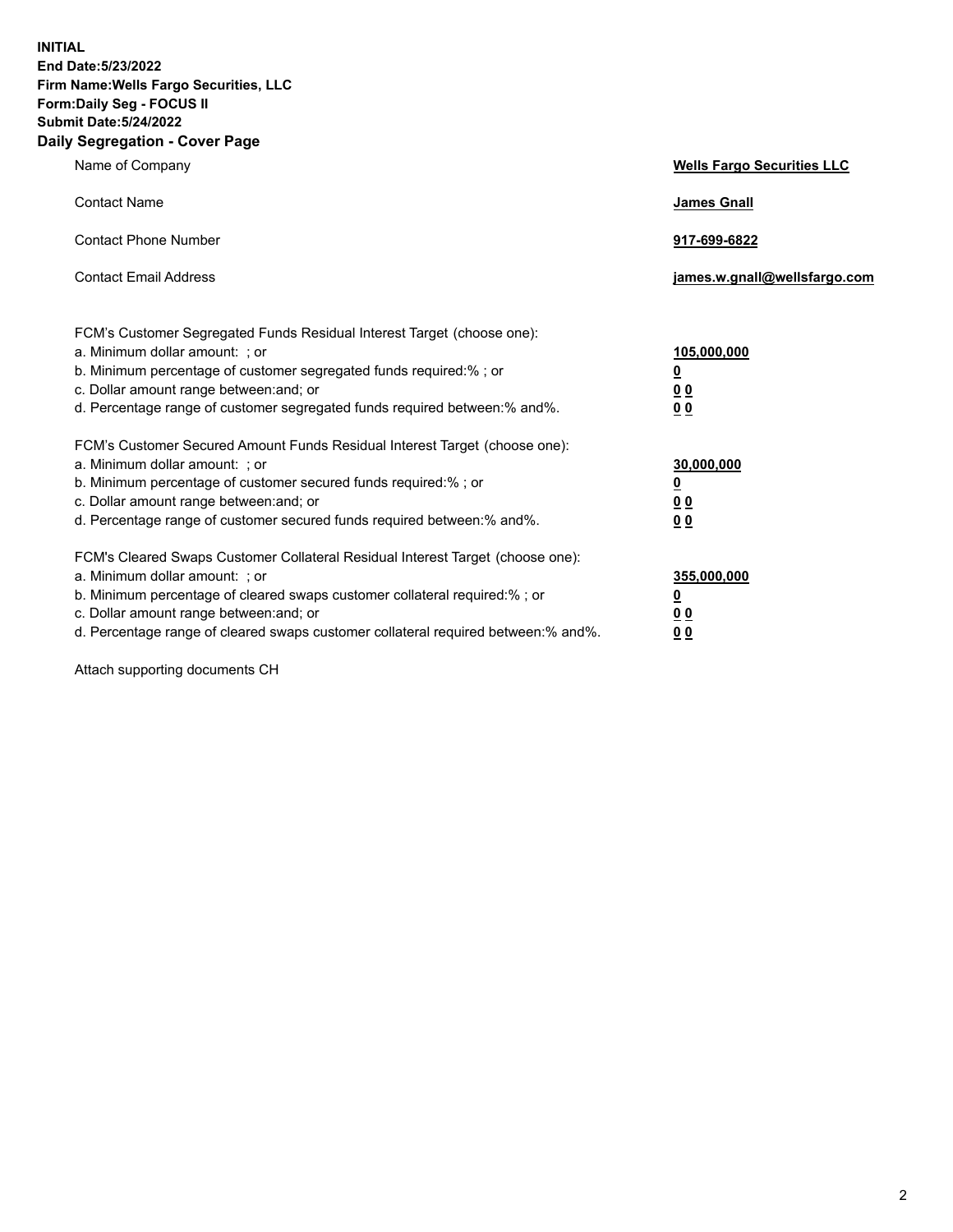**INITIAL End Date:5/23/2022 Firm Name:Wells Fargo Securities, LLC Form:Daily Seg - FOCUS II Submit Date:5/24/2022**

## **Daily Segregation - Secured Amounts**

|     | Foreign Futures and Foreign Options Secured Amounts                                                          |                                  |
|-----|--------------------------------------------------------------------------------------------------------------|----------------------------------|
|     | Amount required to be set aside pursuant to law, rule or regulation of a foreign                             | $0$ [7305]                       |
|     | government or a rule of a self-regulatory organization authorized thereunder                                 |                                  |
| 1.  | Net ledger balance - Foreign Futures and Foreign Option Trading - All Customers                              |                                  |
|     | A. Cash                                                                                                      | 633,519,990 [7315]               |
|     | B. Securities (at market)                                                                                    | 417,085,934 [7317]               |
| 2.  | Net unrealized profit (loss) in open futures contracts traded on a foreign board of trade                    | -215,622,317 [7325]              |
| 3.  | Exchange traded options                                                                                      |                                  |
|     | a. Market value of open option contracts purchased on a foreign board of trade                               | 237,653 [7335]                   |
|     | b. Market value of open contracts granted (sold) on a foreign board of trade                                 | $0$ [7337]                       |
| 4.  | Net equity (deficit) (add lines 1. 2. and 3.)                                                                | 835,221,260 [7345]               |
| 5.  | Account liquidating to a deficit and account with a debit balances - gross amount                            |                                  |
|     |                                                                                                              | 27,936,980 [7351]                |
| 6.  | Less: amount offset by customer owned securities                                                             | -27,890,970 [7352] 46,010 [7354] |
|     | Amount required to be set aside as the secured amount - Net Liquidating Equity<br>Method (add lines 4 and 5) | 835,267,270 [7355]               |
| 7.  | Greater of amount required to be set aside pursuant to foreign jurisdiction (above) or line                  | 835,267,270 [7360]               |
|     | 6.                                                                                                           |                                  |
|     | FUNDS DEPOSITED IN SEPARATE REGULATION 30.7 ACCOUNTS                                                         |                                  |
| 1.  | Cash in banks                                                                                                |                                  |
|     | A. Banks located in the United States                                                                        | 90,189,880 [7500]                |
|     | B. Other banks qualified under Regulation 30.7                                                               | 89,632,589 [7520] 179,822,469    |
|     |                                                                                                              | [7530]                           |
| 2.  | Securities                                                                                                   |                                  |
|     | A. In safekeeping with banks located in the United States                                                    | 465,435,845 [7540]               |
|     | B. In safekeeping with other banks qualified under Regulation 30.7                                           | 0 [7560] 465,435,845 [7570]      |
| 3.  | Equities with registered futures commission merchants                                                        |                                  |
|     | A. Cash                                                                                                      | -82,547,206 [7580]               |
|     | <b>B.</b> Securities                                                                                         | 81,650,088 [7590]                |
|     | C. Unrealized gain (loss) on open futures contracts                                                          | 101,765,170 [7600]               |
|     | D. Value of long option contracts                                                                            | 20 [7610]                        |
|     | E. Value of short option contracts                                                                           | 0 [7615] 100,868,072 [7620]      |
| 4.  | Amounts held by clearing organizations of foreign boards of trade                                            |                                  |
|     | A. Cash                                                                                                      | $0$ [7640]                       |
|     | <b>B.</b> Securities                                                                                         | $0$ [7650]                       |
|     | C. Amount due to (from) clearing organization - daily variation                                              | $0$ [7660]                       |
|     | D. Value of long option contracts                                                                            | $0$ [7670]                       |
|     | E. Value of short option contracts                                                                           | 0 [7675] 0 [7680]                |
| 5.  | Amounts held by members of foreign boards of trade                                                           |                                  |
|     | A. Cash                                                                                                      | 531,398,808 [7700]               |
|     | <b>B.</b> Securities                                                                                         | 0 [7710]                         |
|     | C. Unrealized gain (loss) on open futures contracts                                                          | -339,036,241 [7720]              |
|     | D. Value of long option contracts                                                                            | 237,633 [7730]                   |
|     | E. Value of short option contracts                                                                           | 0 [7735] 192,600,200 [7740]      |
| 6.  | Amounts with other depositories designated by a foreign board of trade                                       | $0$ [7760]                       |
| 7.  | Segregated funds on hand                                                                                     | $0$ [7765]                       |
| 8.  | Total funds in separate section 30.7 accounts                                                                | 938,726,586 [7770]               |
| 9.  | Excess (deficiency) Set Aside for Secured Amount (subtract line 7 Secured Statement                          | 103,459,316 [7380]               |
|     | Page 1 from Line 8)                                                                                          |                                  |
| 10. | Management Target Amount for Excess funds in separate section 30.7 accounts                                  | 30,000,000 [7780]                |

11. Excess (deficiency) funds in separate 30.7 accounts over (under) Management Target **73,459,316** [7785]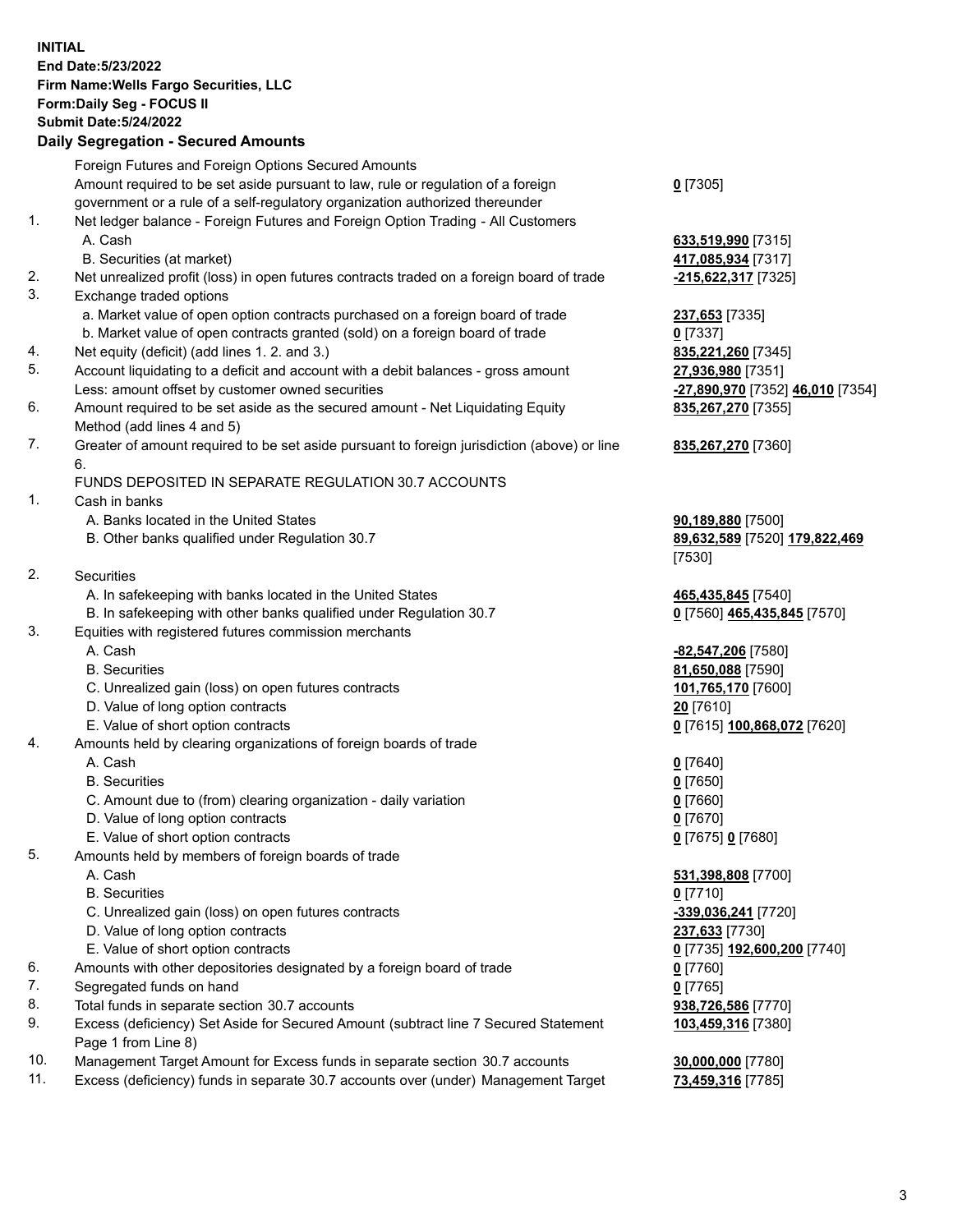**INITIAL End Date:5/23/2022 Firm Name:Wells Fargo Securities, LLC Form:Daily Seg - FOCUS II Submit Date:5/24/2022 Daily Segregation - Segregation Statement** SEGREGATION REQUIREMENTS(Section 4d(2) of the CEAct) 1. Net ledger balance A. Cash **3,237,623,472** [7010] B. Securities (at market) **1,841,238,056** [7020] 2. Net unrealized profit (loss) in open futures contracts traded on a contract market **1,488,757,912** [7030] 3. Exchange traded options A. Add market value of open option contracts purchased on a contract market **7,845,014,703** [7032] B. Deduct market value of open option contracts granted (sold) on a contract market **-7,730,995,413** [7033] 4. Net equity (deficit) (add lines 1, 2 and 3) **6,681,638,730** [7040] 5. Accounts liquidating to a deficit and accounts with debit balances - gross amount **160,156,619** [7045] Less: amount offset by customer securities **-160,116,368** [7047] **40,251** [7050] 6. Amount required to be segregated (add lines 4 and 5) **6,681,678,981** [7060] FUNDS IN SEGREGATED ACCOUNTS 7. Deposited in segregated funds bank accounts A. Cash **111,515,506** [7070] B. Securities representing investments of customers' funds (at market) **610,357,566** [7080] C. Securities held for particular customers or option customers in lieu of cash (at market) **290,694,114** [7090] 8. Margins on deposit with derivatives clearing organizations of contract markets A. Cash **4,434,875,948** [7100] B. Securities representing investments of customers' funds (at market) **198,866,678** [7110] C. Securities held for particular customers or option customers in lieu of cash (at market) **1,550,543,942** [7120] 9. Net settlement from (to) derivatives clearing organizations of contract markets **-118,449,370** [7130] 10. Exchange traded options A. Value of open long option contracts **7,845,014,703** [7132] B. Value of open short option contracts **-7,730,995,413** [7133] 11. Net equities with other FCMs A. Net liquidating equity **0** [7140] B. Securities representing investments of customers' funds (at market) **0** [7160] C. Securities held for particular customers or option customers in lieu of cash (at market) **0** [7170] 12. Segregated funds on hand **0** [7150] 13. Total amount in segregation (add lines 7 through 12) **7,192,423,674** [7180] 14. Excess (deficiency) funds in segregation (subtract line 6 from line 13) **510,744,693** [7190] 15. Management Target Amount for Excess funds in segregation **105,000,000** [7194] 16. Excess (deficiency) funds in segregation over (under) Management Target Amount **405,744,693** [7198]

Excess